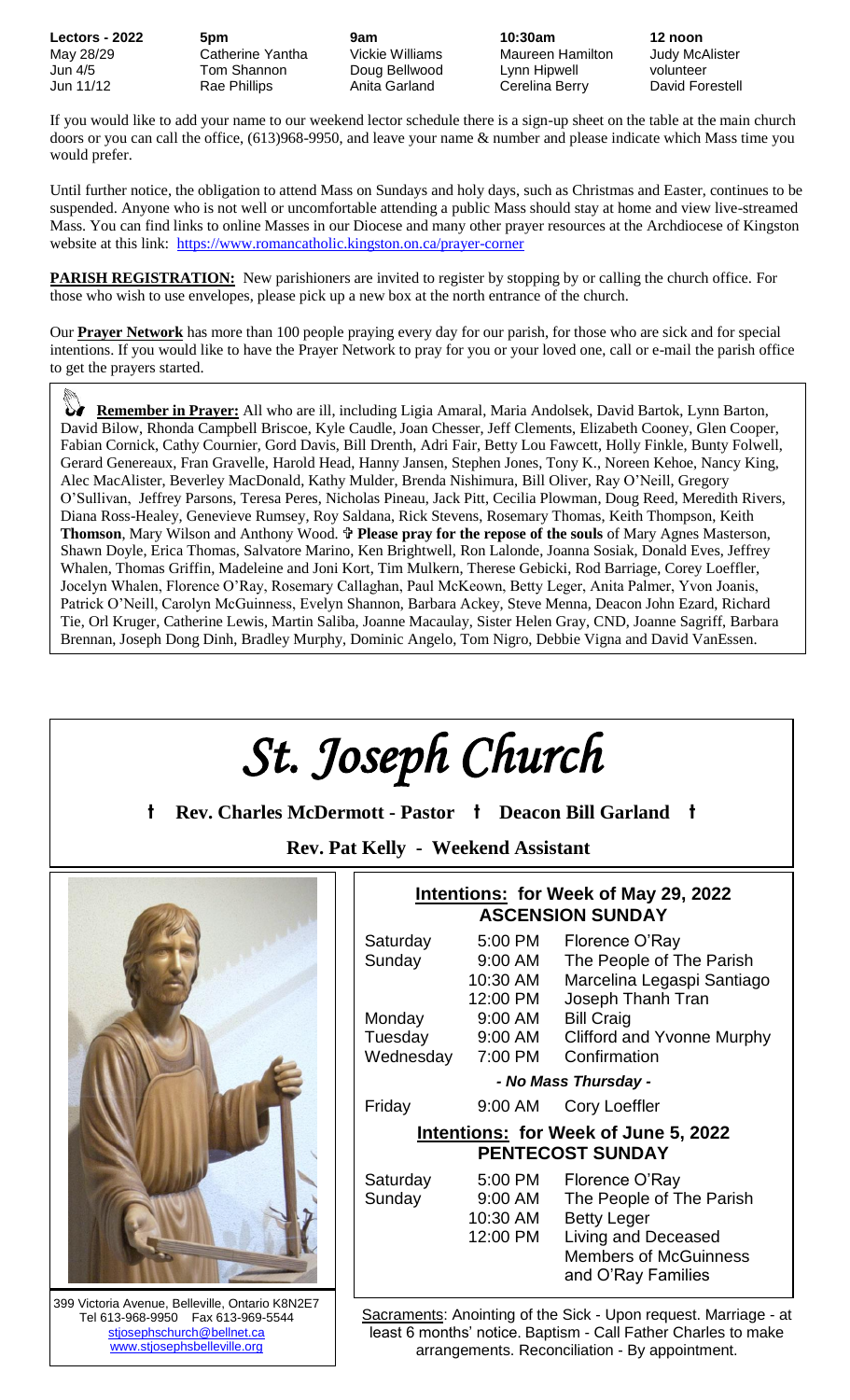# **ASCENSION SUNDAY May 29, 2022**

**St. Francis: A Saint for Our Day? Tuesday, June 7th, 2022; 6:30-8:30pm -** An evening where we will look at how St. Francis lived the Gospel and his deep connection with God, Others, and Nature at **St. John The Apostle Parish Hall, 88 Patrick St, Kingston.** There will be discussions and a chance to share our

**Offertory: May 15th** - \$ 1,858.00 Diocesan Collections - \$ 697.00 *Thank you to all who have contributed.*

spirituality and faith practices and how we can use St. Francis as an example in our life journey today. Facilitated by Friar Ed Debono and JC Trottier, OFS. Please email Gorett at [ore@romancatholic.kingston.on.ca](mailto:ore@romancatholic.kingston.on.ca) or call  $(613)$ 548-4461 ext. 112 to register before June  $3<sup>rd</sup>$ . There is no fee, but registration is required.



You are invited to celebrate **50 years of Birthright** serving the Quinte Region, **Friday June 10th, 6pm** in the Grand Room – Banquet Centre, 1 Alhambra Square, Belleville. Guest Speaker is Louise R. Summerhill, Co-President of Birthright International, daughter of the Founder of Birthright. Contact Birthright (613)969-1289 or Brother Roy Goodridge (613) 968-9602 for tickets - \$25.00 per person.



**The Sacrament of Confirmation** will be celebrated at St. Joseph Church on **Wednesday, June 1st , 2022 at 7pm** for those students who have registered with the parish and have been preparing this past year.

**MEALS ON WHEELS** - A heartfelt thanks to Kay Cordeau for her many years of service as a member and coordinator of the **St. Joseph's Meals on Wheels** team of drivers. If you can spare a lunch hour each Thursday in June and are interested in joining the team call Marilyn at 613-779-0349.

**Associates of the Sisters of Providence of St. Vincent de Paul** meet monthly at St. Joseph Church, Belleville. Associates are united and inspired by the charism, spirituality and mission of the Sisters of Providence of St. Vincent de Paul by sharing a common call to compassionate service**. Next meeting is Thursday, June 16th at 10:30am**. For more information, phone 613-544-4525 ext 148 or visit [www.providence.ca/associates](http://www.providence.ca/associates)

**Prison Ministry Information Night -** An information and exploratory session, **Tuesday, June 21st** - 6:30- 8:00pm at the Pastoral Care Centre (390 Palace Road, Kingston Ontario K7L4T3), for anyone interested in exploring Prison Ministry volunteering. Additionally, there will be a Prison Ministry Volunteer Training Programme which will take place in the fall of 2022. Further information will be available in early September. Please email Mary-Jo to sign up for the June 21<sup>st</sup> evening at [maryjo@romancatholic.kingston.on.ca.](mailto:maryjo@romancatholic.kingston.on.ca)

**Journey May 2022 is now available!** Please find it attached here. It can also be accessed through the Journey webpage: [https://romancatholic.kingston.on.ca/journey.](https://romancatholic.kingston.on.ca/journey)

**World Meeting of Families Picnic, Sunday, June 26th, 2022**. Pack a picnic lunch and join us for 10:30am Mass at St. Mary's Cathedral in Kingston at 10:30am and after Mass walk or drive to City Park after mass to picnic with other families from across the Archdiocese. Soccer games for various age groups will be organized from 1:00-3:45pm. All are welcome! Only street parking is available, so please consider carpooling.

**Cultivating Empathy, Hope and Healing in a Lonely World: Spiritual Resources for Theological Reflection and Personal Growth** - **Saturday, June 18th; 9:30am-12:30pm** at St. Paul the Apostle Church Hall (1111 Taylor Kidd Blvd; Kingston, ON) Dire challenges we face in the world today can deepen feelings of grief and loneliness that many people experience. During our morning together, we will address current issues by exploring a variety of theological viewpoints, and by viewing selected masterpieces from the National Gallery of Canada. Creative conversation will be encouraged to spark new insights and ideas to carry forth into our ministries and daily lives. **The event is free, but registration is required by June 16th. Please email Gorett at**  [ore@romancatholic.kingston.on.ca](mailto:ore@romancatholic.kingston.on.ca) **or call 613-548-4461 Ext. 112**

**New Life Support Group Meetings -** Are you, or someone you know, experiencing the trauma of a Separation and/or Divorce? We invite you to join our New Life Support Group Meetings, a Catholic Ministry for the Separated and Divorced. Every other Tuesday evening 7:30 - 9pm, via Zoom. To obtain the Zoom link e-mail [newlife@romancatholic.kingston.on.ca.](mailto:newlife@romancatholic.kingston.on.ca) The next upcoming meetings are: **May 31st:** (Zoom) Breakups Don't Have to Leave You Broken; **June 14th:** (Zoom) Surviving Divorce; **June 28th:** (In-person, St. Joseph, Kingston parish hall) Summer Blessings and Challenges.



**April Showers bring May Flowers!** - *So do volunteers!* We are looking for volunteers to help with planting and weeding the church gardens. If you can help once in a while or on a regular basis, please call the parish office. Planting will begin in May. Students can earn community service hours!



**St. Vincent de Paul Bundle Sunday:** Will be held at **Holy Rosary Church**, 169 North Park St, Belleville, this weekend, May 28/29. Gather your donations for St. Vincent de Paul Society. The truck will be in the parking lot to accept donations before and after each Mass, Saturday, 4:30pm, Sunday, 9:30 & 11:30am. Remember that all of your donations will stay in our community to help the needy in our area. Thank you.

**Important Reminder:** Many families have to rely on Gleaners Food Bank to feed their children. Please bring food items to Mass every week to donate to Gleaners. Families need your help. Be generous.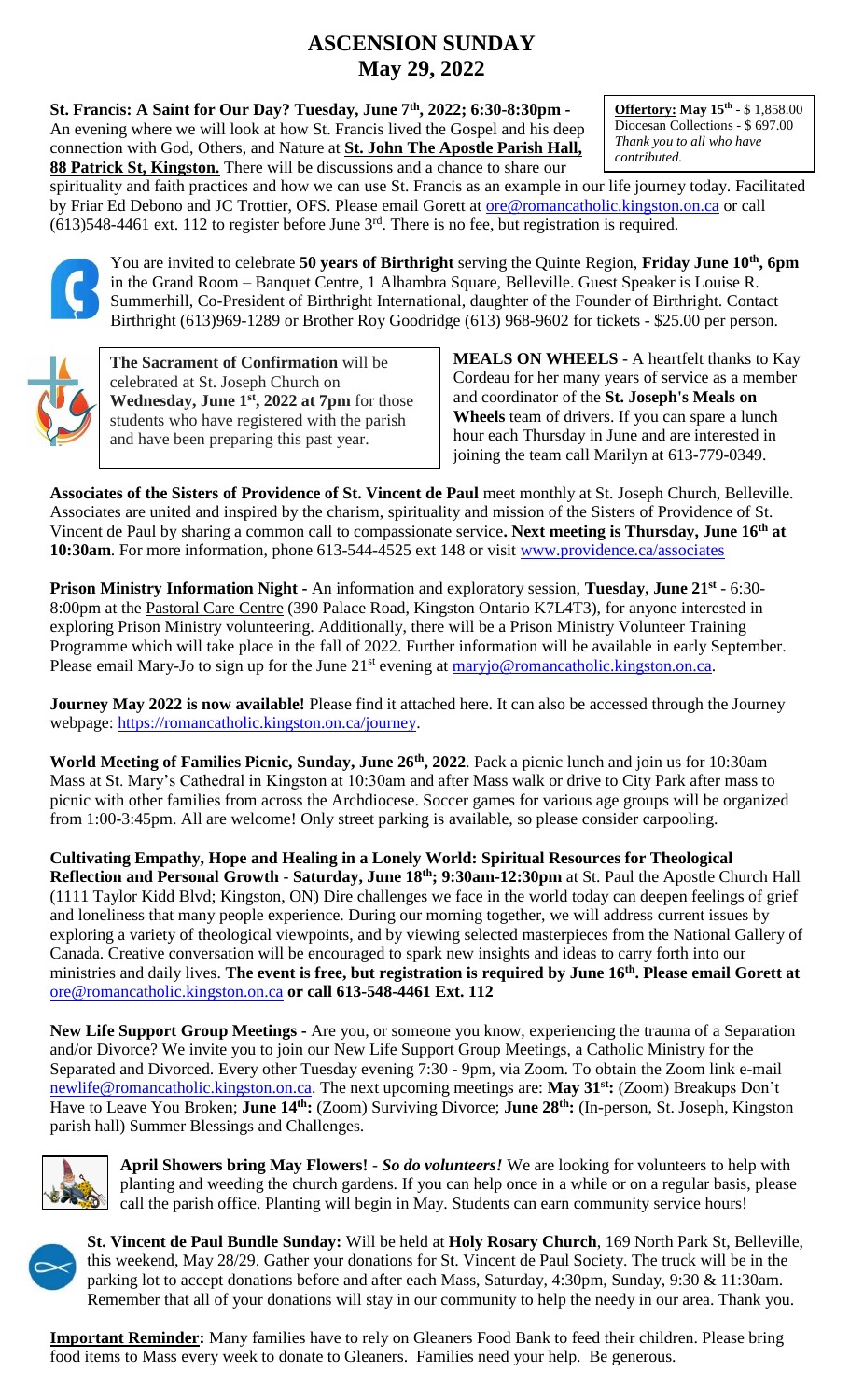**St. Michael's Rummage Sale - Saturday, May 28th, 7am - 12pm.** St. Michael's Parish Centre, 296 Church St., Belleville. (At the back of the church parking lot). Hope to see you there!!!

**Providence Spirituality Centre: A Virtual Day of Reflection, Monday, May 30, 2022; 9:30 AM - 3:00 pm - Theme: Turning to Jesus in time of chaos**. Facilitated by Deacon Bill Gervais. We live in a time of chaos and fear. Just as we are recovering from an occupation of Ottawa, Russia chooses to invade Ukraine, and threatens to use a nuclear option if NATO interferes. No one knows what the immediate future holds for us, but our faith can root us in the present and spare us unnecessary anxiety and worry. This retreat day will help us remember that our hope is in Jesus Christ, Our Lord! Registration Cost: \$25.00 due on confirmation of registration. Register asap: e-mail [info@psck.org](mailto:info@psck.org) or 613-542-8826 Ext. 500. All payments by cheque. Please mail to Providence Spirituality Centre, P.O. Box 427, Kingston, ON K7L 4W4.

**Dialogue with God - An 8-week prayer journey (Our Lady of Divine Mercy), Wednesdays, June 1 to July 20, 2022. 7:00-8:00pm.** Whether you are new to prayer or experienced in "mental" prayer, the "Dialogue with God" group journey can lead you into deeper intimacy with God. \$68 registration includes: Unlimited access to the "Dialogue with God" online course and weekly group discussions (via Zoom) to share experiences and questions. Register closes May 27. Space is limited. For more information visit: <https://ourladyofdivinefire.regfox.com/dialogue-with-god>

**Providence Spirituality Centre Weekend Guided Virtual Retreat (Theme: "Beyond Words") Fri. June 24, 7:00pm – Sun. June 26, 2022 3:00pm.** Cost \$90.00; four virtual sessions with Facilitator, Deacon Bill Gervais In the life of Jesus, he took time for prayers, and then a time for prayer where he spent time in silence and loving communion with God beyond words or rituals. This retreat will invite retreatants to pray with the Gospels and connect their story with Jesus' experiences. Participants will become familiar with the use of the breath and imagination in prayer, and ways to develop interior silence and stillness, including ways to quiet the incessant chatter and commentaries inside us that prevent our going deeper into God. Register asap: e-mail [info@psck.org](mailto:info@psck.org) or telephone 613-542-8826 Ext. 500 and leave a message. Full Payment by cheque. Due when retreat is confirmed June 10, 2022.



**As of March 21, 2022 requirements to attend Mass and meetings in the Parish Centre:**  Mask wearing will be voluntary. Proof of vaccination and contact tracing no longer required.

tickets online today at: [https://www.kofcontario5050.com/](https://ontariokofc.us10.list-manage.com/track/click?u=4d389de207bdf327170011a8b&id=7a863e318a&e=d7149f0d63)

**CCCB Webinar Series: For a Synodal Church - May 18, 25th and June 1st; 1:00pm-2:30pm,** a webinar series, For a Synodal Church: Communion, Participation and Mission. This three-part series will explore the call to be a synodal Church that listens and discerns together. Keynote speakers include His Eminence Gérald Cyprian Cardinal Lacroix, Dr. Moira McQueen, Mr. David Dayler, and Sister Chantal Desmarais, SCSM. This webinar series is open to anyone who wishes to learn more about the synodal process, including clergy, consecrated persons, lay ministers, directors, coordinators of evangelization and catechesis, and Catholic educators. **Please [click here](https://cccb-ca.zoom.us/webinar/register/WN_xYg1RDBCRueTvMl7Ga916Q) to access the online registration form. The deadline to register is May 16th , 2022. Session 1 (18 May):** Communion: Journeying Together; **Session 2 (25 May)** Participation: Coresponsibility; **Session 3 (1 June):** Going Forth - A Missionary Church.

**Ministry of Accompaniment -** Resources and events supporting the Ministry of Accompaniment can be found on the Archdiocese of Kingston webpage<https://romancatholic.kingston.on.ca/accompanimentministry>



There are still copies available of **The Early Cemeteries** books at the north church doors. Please use the attached envelope to submit your \$5 if you would like one and place payment in the collection basket.

**Not Alone Team - Quinte** (NAT) is hosting its first annual golf tournament this summer: UNHOUSED, BUT NOT ALONE. Every dollar donated, every cent sponsored, will benefit the unhoused community in the Quinte Region. **SAVE THE DATE: June 28, 2022** - Trillium Wood Golf Club. You can register at [www.chronogolf.com.](http://www.chronogolf.com/)

**Project Rachel** is a ministry of healing for adults who are suffering from an abortion experience in the past. For further information, contact **St. Mary of Egypt Refuge** in confidence, at 289-691-6840, or by e-mail [projectrachel@stmarysrefuge.org.](mailto:projectrachel@stmarysrefuge.org) Our web page is [www.stmaryrefuge.org/rachel](http://www.stmaryrefuge.org/rachel)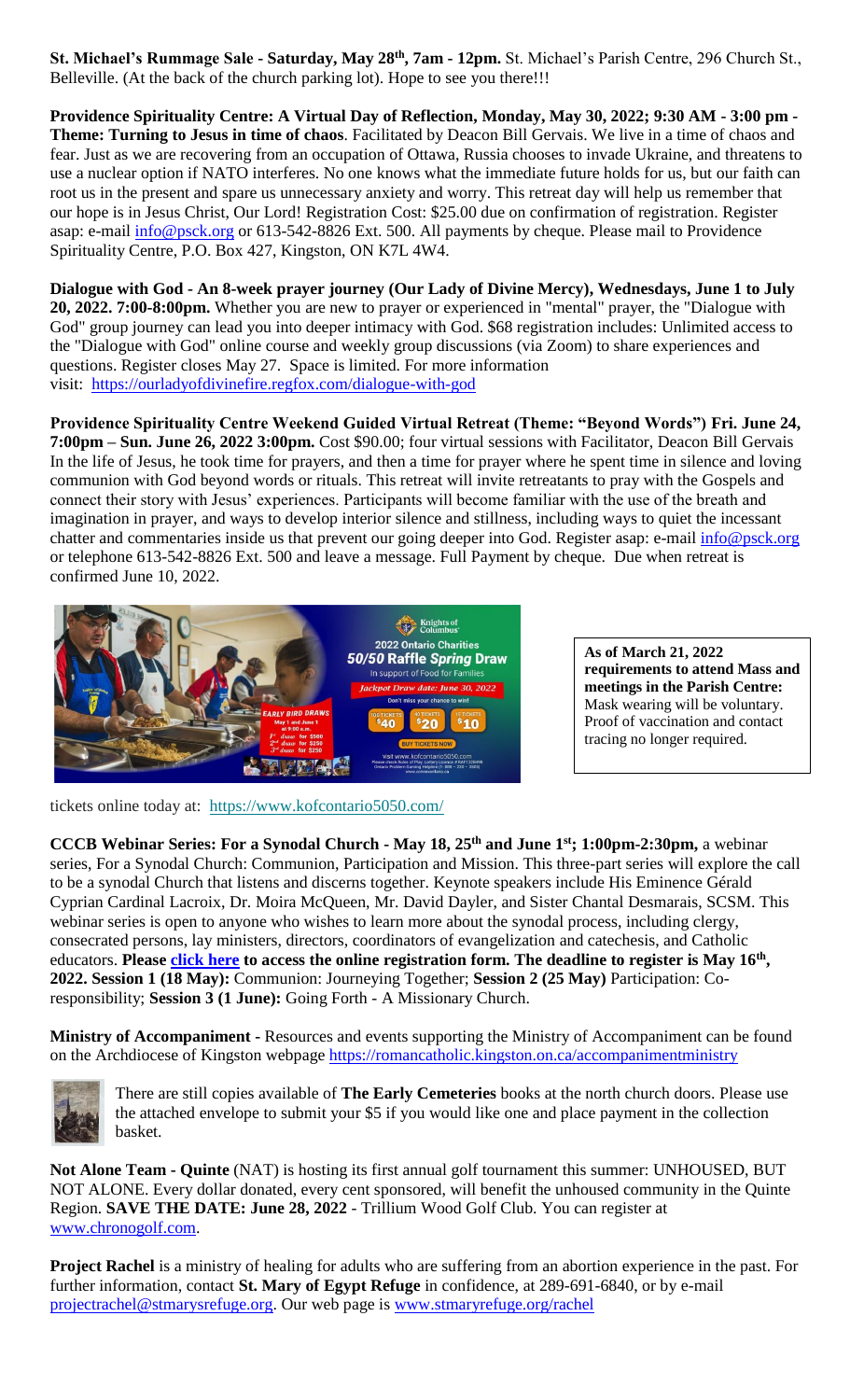## **SYNOD 2021 - 2023**

**HOW TO PARTICIPATE IN THE SYNOD OF SYNODALITY**

- Complete the online SURVEY [@ www.romancatholic.kingston.on.ca/synod](http://www.romancatholic.kingston.on.ca/synod)
- Participate in a listening session at your parish, school or community setting.
- Not sure of where to start but wish to make your voice heard contact the Synod Coordinator for the Archdiocese of Kingston [\(synod@romancatholic.kingston.on.ca\)](mailto:synod@romancatholic.kingston.on.ca) and we will attempt to find alternate ways for you to make sure your voice is heard.

**World Meetings of Families - June 19th -26th, 2022**: In preparation for the **10th World Meeting of Families in Rome**, the Chancery office has prepared a parish toolkit to help celebrate the event in our Archdiocese from **June 19th – 26th.** The toolkit is accompanied by an introductory letter from Archbishop Mulhall. More information and resources will be available from the Chancery office leading up to the event in June. For additional support, please contact Taylor Lynch, Director of Family Ministries and Outreach by email: [family@romancatholic.kingston.on.ca,](mailto:family@romancatholic.kingston.on.ca) or 613-548-4461 ext. 113.

### **The Archdiocese of Kingston Announces On-line Support Resources for the following:**

1) **Newman College** offers a number of certificate courses in a virtual format that are open to adults and youth. These courses can be taken individually or as part of Certificate Programme in Catholic Studies. Check out their website for more information. If you have any questions, please contact Mary-Jo Mackinnon- Simms by email at [maryjo@romancatholic.kingston.on.ca](mailto:maryjo@romancatholic.kingston.on.ca) or call 613-548-4461 extension 115.<https://www.newman.edu/CCS>

2) **The New Directory for Catechesis** was released in 2020. It provides universal guidelines and norms around catechesis and evangelization. It emphasizes the importance that each baptized person has a missionary call to find new ways to communicate the faith through Mercy, Dialogue and Witnessing. Please check out these resources for more info or to order a copy:

[https://en.novalis.ca/search?q=The\\*+New\\*+Directory\\*+for\\*+Catechesis\\*](https://en.novalis.ca/search?q=The*+New*+Directory*+for*+Catechesis*)



**Pleasant Bay Kids' Camp** is a Christian nonprofit organization located in Consecon. Our Day Camp is for children 5-13 and for Christian teens who would enjoy helping us bring God's message of love to children. We are also hiring students for multiple positions. For more information please visit our website at [www.pleasantbaykidscamp.com](http://www.pleasantbaykidscamp.com/) or email [jtwiddy@pleasantbaycamp.org](about:blank) or 613-399-5877.

**The Bishops of Canada**, as a tangible expression of their commitment to walk with the Indigenous Peoples of this land along the pathway of hope, are making a nationwide collective financial commitment to support healing and reconciliation initiatives for residential school survivors, their families, and their communities. Please click the links below to read more details about the Apology recently issued and the National Financial Pledge: [CCCB NATIONAL FINANCIAL PLEDGE \(Sept. 27, 2021\)](https://www.peterboroughdiocese.org/en/resourcesGeneral/Homepage-banners/Residential-School/CCCB/CCCB-News-Release_27-September-2021_EN_FINAL.pdf) [CCCB APOLOGY TO INDIGENOUS PEOPLES](https://www.peterboroughdiocese.org/en/resourcesGeneral/Homepage-banners/Residential-School/CCCB/Statement_from_CBC_to_Indigenous-EN.pdf)  [\(Sept. 24, 2021\)](https://www.peterboroughdiocese.org/en/resourcesGeneral/Homepage-banners/Residential-School/CCCB/Statement_from_CBC_to_Indigenous-EN.pdf)

#### **The Way: Evening Series for Young Adults & ALCDSB Staff** ~ The

Archdiocese of Kingston Youth Office is excited to partner with the ALCDSB to offer a virtual faith formation evening series**: The Way: A Guide for the Journey**. Featuring Catholic artist and music minister Josh Blakesley, alongside speaker and author Paul George, The Way is a unique series of 10 worship-night style videos, promoting reflection and thoughtful prayer. This monthly faith formation



The Archdiocese of Kingston Youth Office and ALCDSB present A Young Adult Faith Formation Evening Series:

opportunity will be offered virtually on Microsoft Teams from 7pm - 8pm on the first Wednesday of the month and will include the streaming of the 20-minute video and a small group breakout session with discussion questions. There is no cost. Participants will be given the flexibility to choose as many sessions as they would like to join as they are stand-alone sessions. For more information, a schedule of sessions and to sign up to join us and receive the link please visit [www.romancatholic.kingston.on.ca/young-adult](http://www.romancatholic.kingston.on.ca/young-adult)